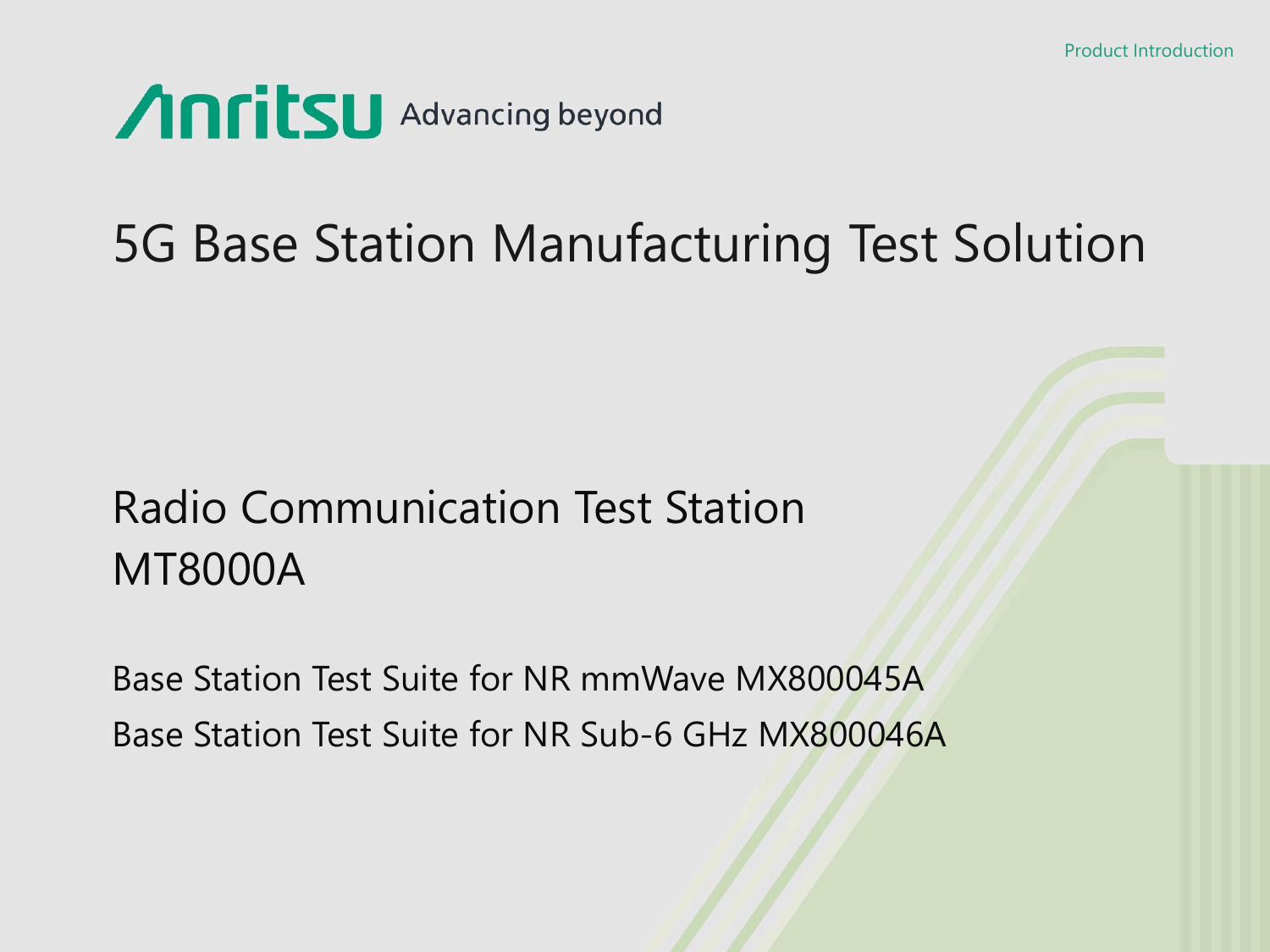### **Product Outline: 5G Base Station Manufacturing Test Solution**

**Radio Communication Test Station MT8000A Base Station Test Suite for mmWave MX800045A Base Station Test Suite for NR sub-6 GHz MX800046A**

Combining the MX800045A/MX800046A with the MT8000A supports 5G base station (BTS) non-signalling RF tests as a manufacturing solution for 5G BTS.



### **Features**

### ✓ **All-in-one TRx tests**

Tx Tests: Tx power, frequency error, EVM, adjacent channel leakage power ratio, OBUE Rx Tests: Rx sensitivity

### ✓ **All-in-one support for both Sub-6 GHz and mmWave frequency bands**

One MT8000A covers all main sub-6 GHz and mmWave frequency bands

### ✓ **High test efficiency using simultaneous and parallel measurements**

Simultaneous and parallel measurements using up to four TRx ports improves production efficiency while cutting costs.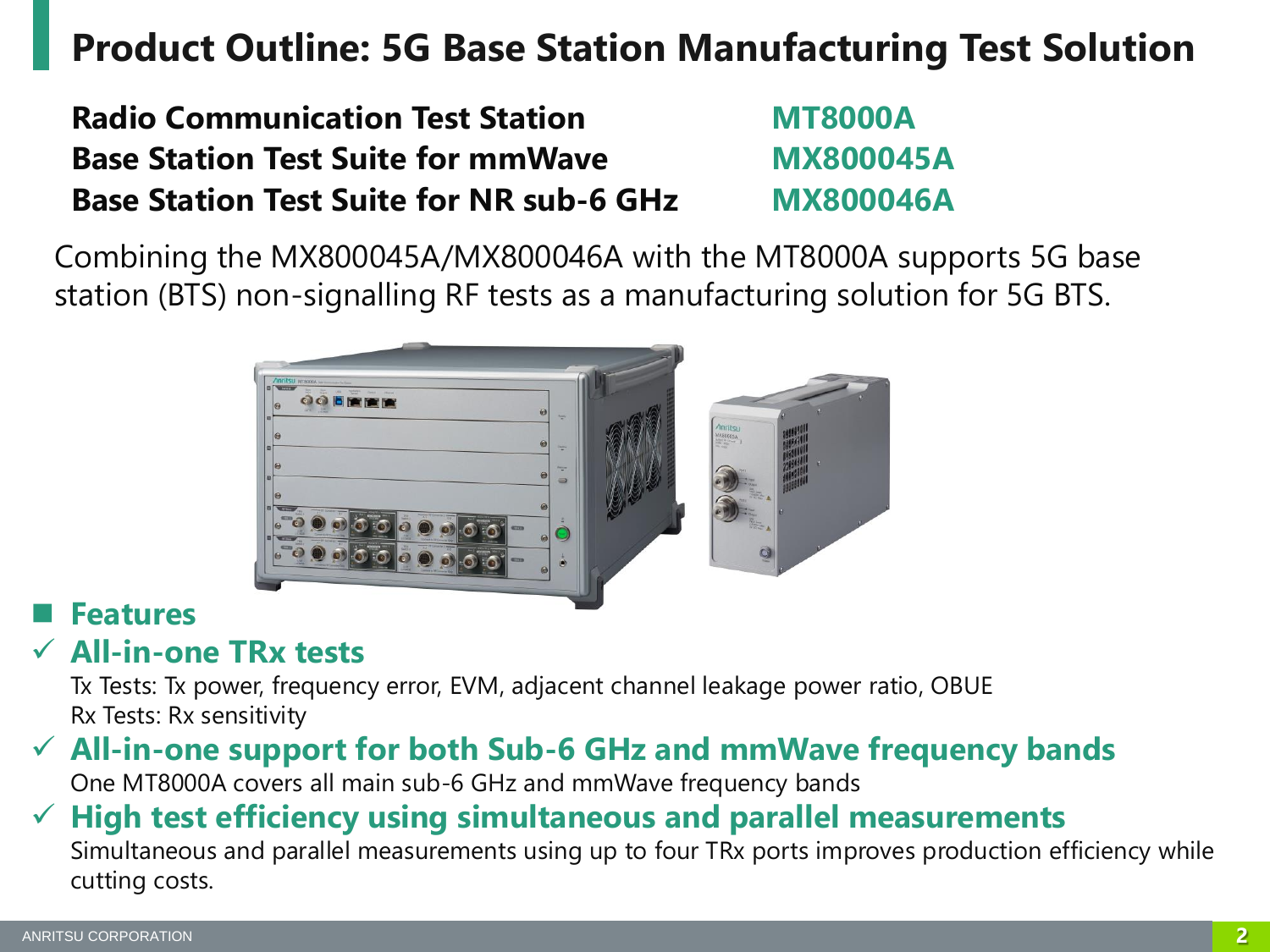### **Features: Sub-6 GHz and mmWave Support**



Connecting the RF converter (MA80003A) supports mmWave measurements. All the main sub-6 GHz and mmWave frequency bands are covered by one MT8000A unit.



### **Supported Frequency Range**

|                | <b>Frequency Range</b>                                | <b>Max. Analysis and Modulation Bandwidth</b>                                                                                                                          |
|----------------|-------------------------------------------------------|------------------------------------------------------------------------------------------------------------------------------------------------------------------------|
| Sub-6 GHz band | $0.4$ GHz $\sim$ 6 GHz                                | 20 MHz (0.4 GHz $\le$ Setting Frequency < 0.6 GHz)<br>200 MHz (0.6 GHz $\le$ Setting Frequency $\lt$ 3.3 GHz)<br>400 MHz (3.3 GHz $\le$ Setting Frequency $\lt$ 6 GHz) |
| mmWave         | 24.25 GHz $\sim$ 29.5 GHz 1 GHz<br>37.0 GHz~ 43.5 GHz |                                                                                                                                                                        |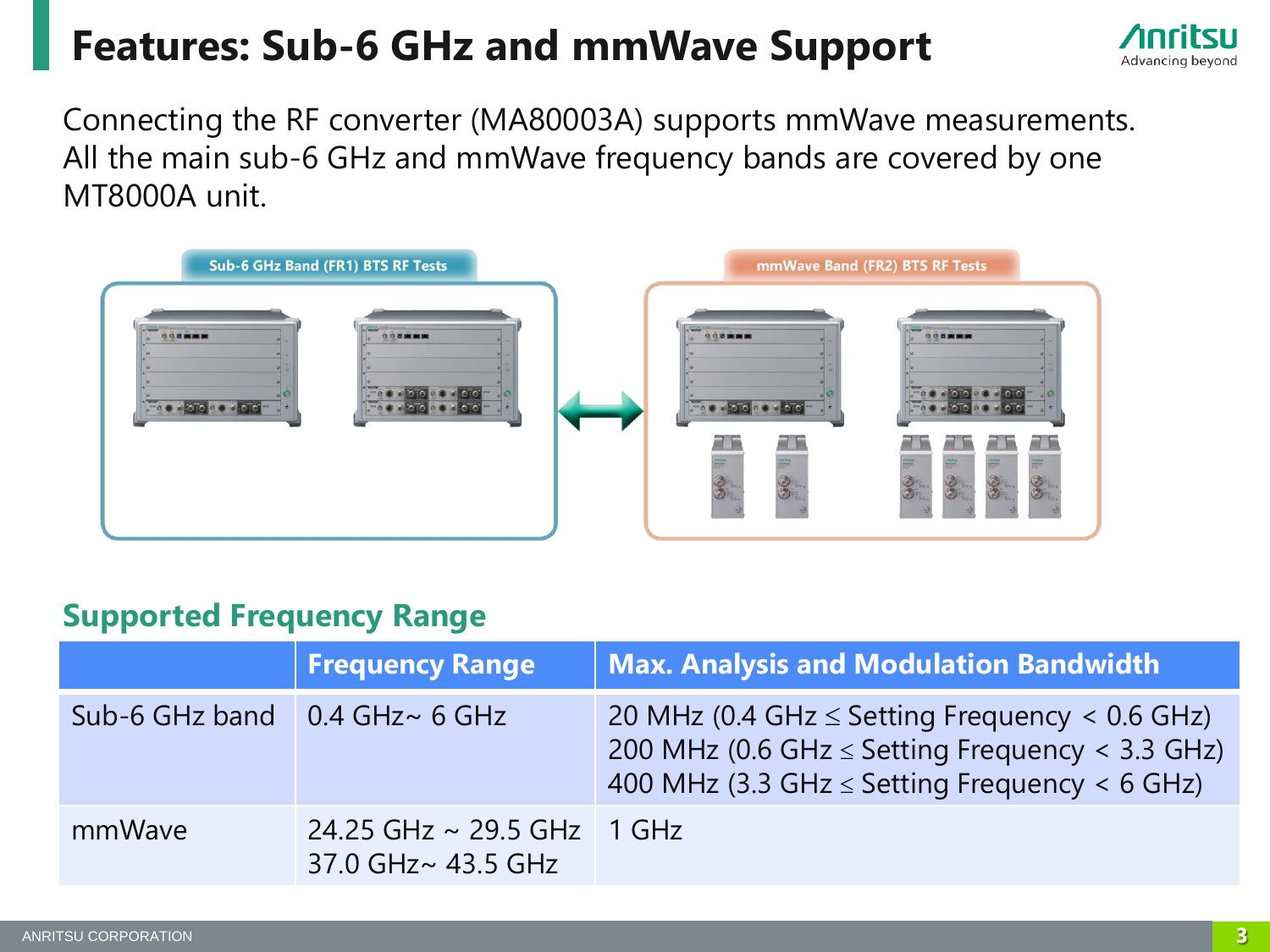### **Features: Simultaneous/Parallel Measurements at Four RF Ports**

### **Simultaneous Measurement**

The MT8000A can perform RF tests with up to four TRx ports simultaneously to shorten test times for multi-antenna BTS.



### **Parallel Measurement**

The MT8000A can perform RF tests independently with up to four TRx ports. Unlike conventional testing systems requiring one instrument per test, one MT8000A can measure up to four systems to cut costs by centralizing test instruments.

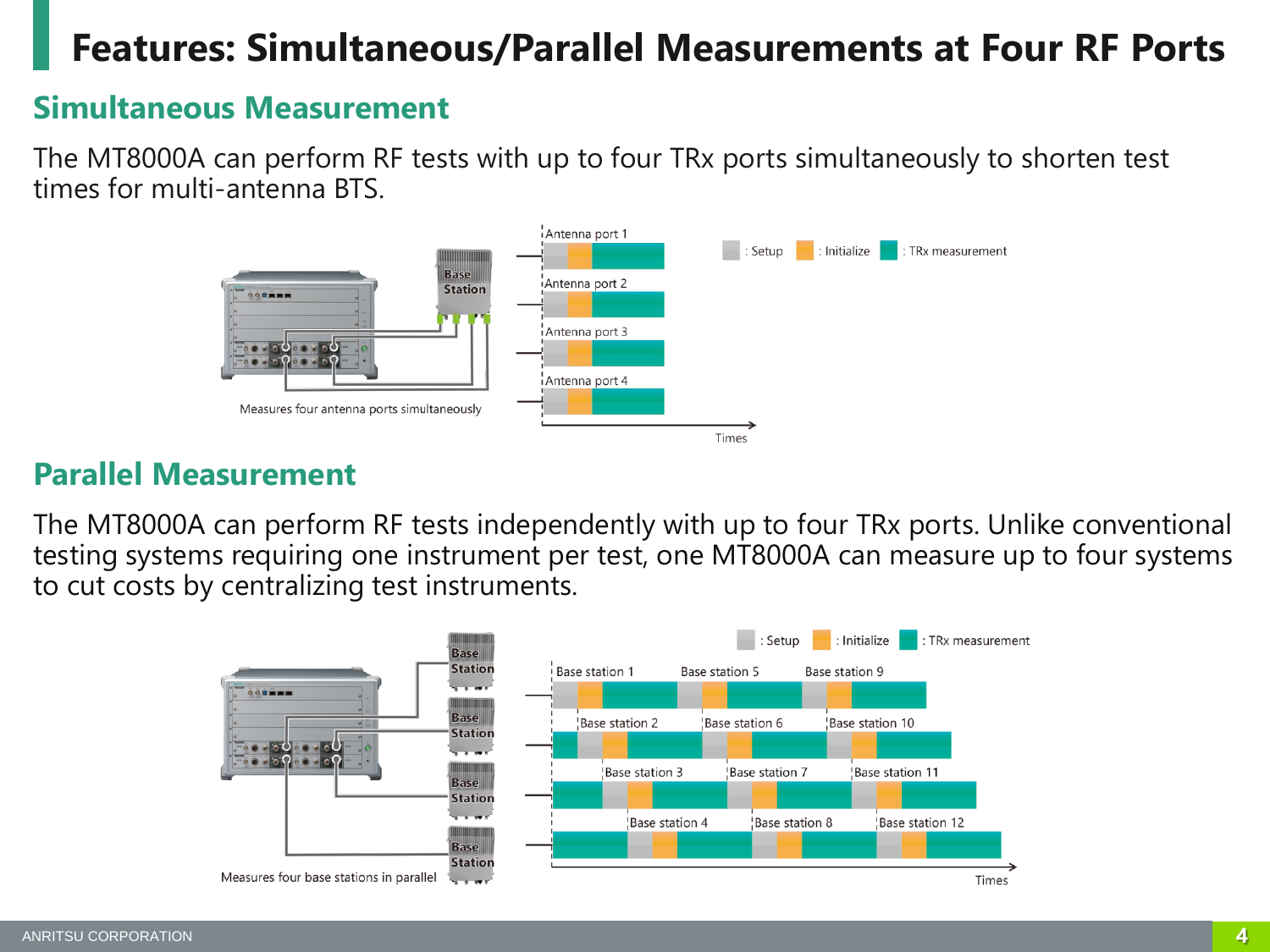### **Features: Measurement Software**



The measurement software can measure multiple test items, such as downlink signal frequency error, EVM, ACLR, OBUE, etc., specified by 5G NR standards all at once.



#### **Numeric Results**

- Tx Power
- Freq. Error
- EVM (Total)
- Time Offset
- OBUE (Pass/Fail display)
- ACLR

#### **Graphs**

- ACLR
- EVM
- **Constellation**
- Spectrum Monitor



The measurement software can measure multiple component carriers (CC) all at once to cut multi-carrier signal measurement times.

| <b>Measurement Software</b>              | <b>Sub-carrier Spacing</b> | <b>Channel Bandwidth</b> | <b>Max. Component Carrier No.</b> |
|------------------------------------------|----------------------------|--------------------------|-----------------------------------|
| MX800045A                                | 120 kHz                    | <b>100 MHz</b>           |                                   |
| Base Station Test Suite for mmWave       |                            | 200 MHz                  | 4                                 |
|                                          |                            | 400 MHz                  |                                   |
| MX800046A                                | $15$ kHz                   | 20 MHz                   |                                   |
| Base Station Test Suite for NR Sub-6 GHz | 30 kHz                     | 20, 40, 60, 80, 100 MHz  |                                   |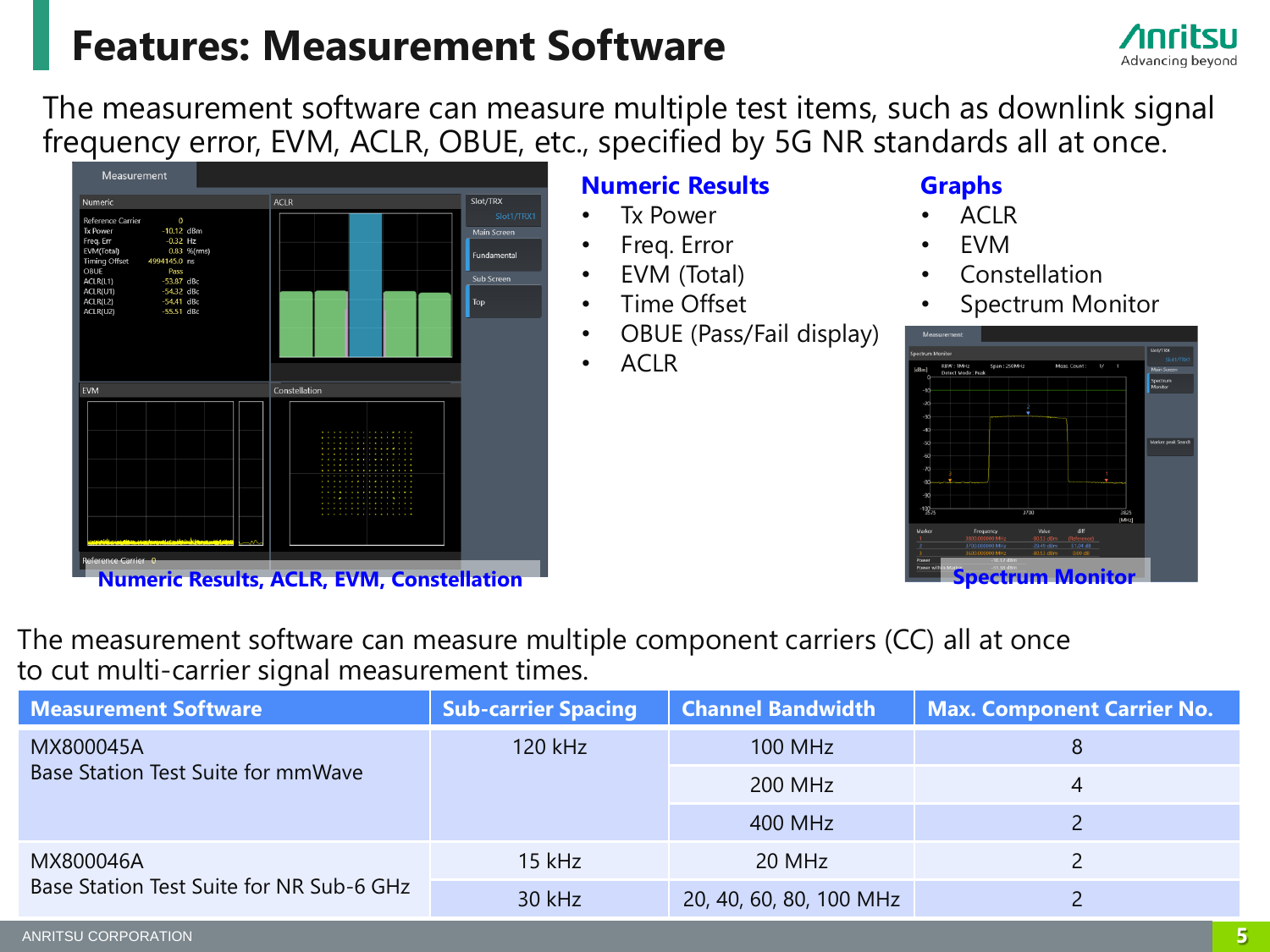### **Features: Waveform Pattern Generation Software**



| IQproducer for MT8000A<br>$\qquad \qquad \Box$<br>$\times$                   | 5GNR sub-6GHz IQproducer for MT8000A                                                                                                                                                                                   | $\Box$ $\times$<br>$\overline{\phantom{0}}$ |
|------------------------------------------------------------------------------|------------------------------------------------------------------------------------------------------------------------------------------------------------------------------------------------------------------------|---------------------------------------------|
| System(Cellular)                                                             | Eile Edit Easy Setup                                                                                                                                                                                                   |                                             |
|                                                                              | 吗<br>因<br>ARB<br>Installer<br>W<br>$\blacksquare$                                                                                                                                                                      |                                             |
| <b>5GNR</b><br>5GNR<br><b>ImmWave</b><br>IQproducer<br><b>IQproducer</b>     | Common<br>Common<br>Downlink<br>Single Carrier<br>System<br>NR-FR1-TM1.1<br><b>Test Model</b><br><b>Test Model Version</b><br>38.141-1 V15.4.0 (2019-12)<br><b>Test Model TDD Configuration</b><br>D,D,D,S,U,D,D,D,S,U |                                             |
| <b>5G NR mmWave</b><br>5G NR sub-6GHz                                        | Number of DL Symbols in Special SIc<br>10 <sub>1</sub><br>Number of Antennas<br>$\mathcal{A}$<br>Cell ID<br>$\overline{0}$<br>NID(1)<br>$\overline{0}$                                                                 |                                             |
| <b>Supports generation of both sub-6 GHz and mmWave</b><br>waveform patterns | NID(2)<br>$\overline{0}$<br><b>Number of Frames</b><br>$\overline{1}$<br>20 MHz<br>Bandwidth<br>106 RBs<br><b>Number of RBs</b>                                                                                        |                                             |
|                                                                              | <b>Downlink/Uplink</b><br><b>Downlink</b><br><b>Cyclic Prefix</b><br>Normal<br>15 KHz<br>Subcarrier Spacing<br>Filter<br>On                                                                                            |                                             |
|                                                                              | <b>On</b><br><b>Phase Compensation</b><br><b>Carrier Frequency</b><br>3000.000000 MHz                                                                                                                                  |                                             |
| <b>ARB</b><br>Installer<br>Generator<br><b>Installer Generator</b>           |                                                                                                                                                                                                                        |                                             |
| <b>HELP</b><br><b>EXIT</b><br>Change Instrument                              |                                                                                                                                                                                                                        |                                             |

User can select 3GPP-defined test conditions from the Easy Setup menu tree to set parameters at setting screens for easy waveform pattern generation.

| <b>Test Model</b>                                                                                                                                                                                                                                                                                                        |                                                                                                                                                                            | <b>FRC</b>                                                                                                                                                                                                                                                                                                                                                                                                                                                                  |                                                                                        |
|--------------------------------------------------------------------------------------------------------------------------------------------------------------------------------------------------------------------------------------------------------------------------------------------------------------------------|----------------------------------------------------------------------------------------------------------------------------------------------------------------------------|-----------------------------------------------------------------------------------------------------------------------------------------------------------------------------------------------------------------------------------------------------------------------------------------------------------------------------------------------------------------------------------------------------------------------------------------------------------------------------|----------------------------------------------------------------------------------------|
| 5GNR sub-6GHz lQproducer for MT8000A<br>File Edit Easy Setup<br><b>Test Model</b><br><b>BS</b> Test<br>F<br>'W <sup>w</sup><br><b>FRC</b><br>E-Common<br>-- Downlink<br>System<br><b>Test Model</b><br><b>Test Model Version</b><br><b>Test Model TDD Configu</b><br>Number of DL Symbols i<br><b>Number of Antennas</b> | NR-FR1-TM1.1<br>NR-FR1-TM1.2<br>NR-FR1-TM2<br>Common<br>trrier<br>NR-FR1-TM2a<br>M1.1<br>NR-FR1-TM3.1<br>NR-FR1-TM3.1a<br>15 kHz<br>NR-FR1-TM3.2<br>30 kHz<br>NR-FR1-TM3.3 | 5GNR sub-6GHz lQproducer for MT8000A<br>Edit Easy Setup<br>File<br><b>BS</b> Test<br><b>Test Model</b><br>W<br>FRC<br>FRC A.1(QPSK, $R=1/3$ )<br>Common<br><b>E</b> -Common<br>Downlink<br>Single Carrier<br>System<br><b>Test Model</b><br>NR-FR1-TM1.1<br>$11 - 1$ V15.4.0 (2019-12)<br><b>Test Model Version</b><br>$BW = 20MHz$<br><b>Test Model TDD Configuration</b><br>D,D,D,S,U,D,D,D,S,U<br>$BW = 40MHz$<br>Number of DL Symbols in Special SIc<br>10 <sup>1</sup> | G-FR1-A1-1<br>$G-FR1-A1-2$<br>$G-FR1-A1-4$<br>G-FR1-A1-5<br>G-FR1-A1-7<br>$G-FR1-A1-8$ |
| Cell ID<br>NID(1)<br>NID(2)<br><b>Number of Frames</b>                                                                                                                                                                                                                                                                   |                                                                                                                                                                            | $BW = 60MHz$<br>Number of Antonnas<br>$\sim$<br>$BW = 80MHz$<br>$BW = 100MHz$                                                                                                                                                                                                                                                                                                                                                                                               |                                                                                        |

Advancing beyond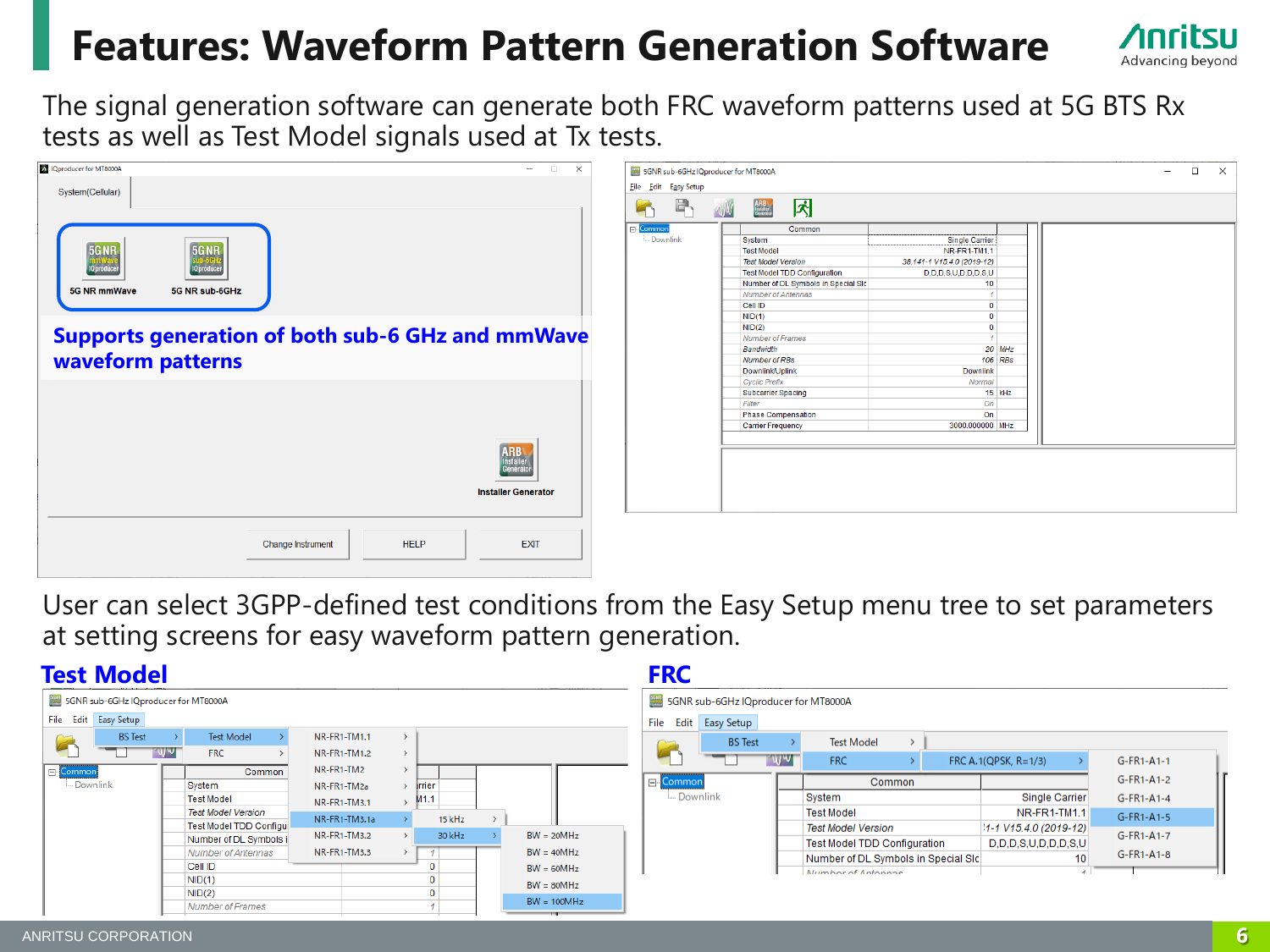# **MX800045A Support for 3GPP PHY Layer Standards**

#### **Sub-carrier Spacing and Channel Bandwidths**

| Sub-carrier Spacing (SCS) |            | 120 kHz         |    |     |     |     |  |
|---------------------------|------------|-----------------|----|-----|-----|-----|--|
| Channel                   |            | <b>BW (1CC)</b> | 50 | 100 | 200 | 400 |  |
| <b>Bandwidth</b>          | <b>SCS</b> | 120 kHz         |    |     |     | v   |  |

#### **Signal Analyzer/Signal Generator Support**

|                                          | <b>Signal Analyzer</b>                     | <b>Signal Generator</b>                       |
|------------------------------------------|--------------------------------------------|-----------------------------------------------|
| Downlink Signals                         | NR-FR2-TM1.1<br>NR-FR2-TM2<br>NR-FR2-TM3.1 |                                               |
| Uplink Signals                           |                                            | $G-FR2-A1-2$<br>$G-FR2-A1-3$<br>$G$ -FR2-A1-5 |
| Measurable and Generated PHY<br>Channels | PDCCH, PDSCH                               | PDCCH, PDSCH (Downlink)<br>PUSCH (Uplink)     |
| <b>Supported Modulations</b>             | QPSK, 16QAM, 64QAM, 256QAM, Auto           | QPSK, 16QAM, 64QAM, 256QAM                    |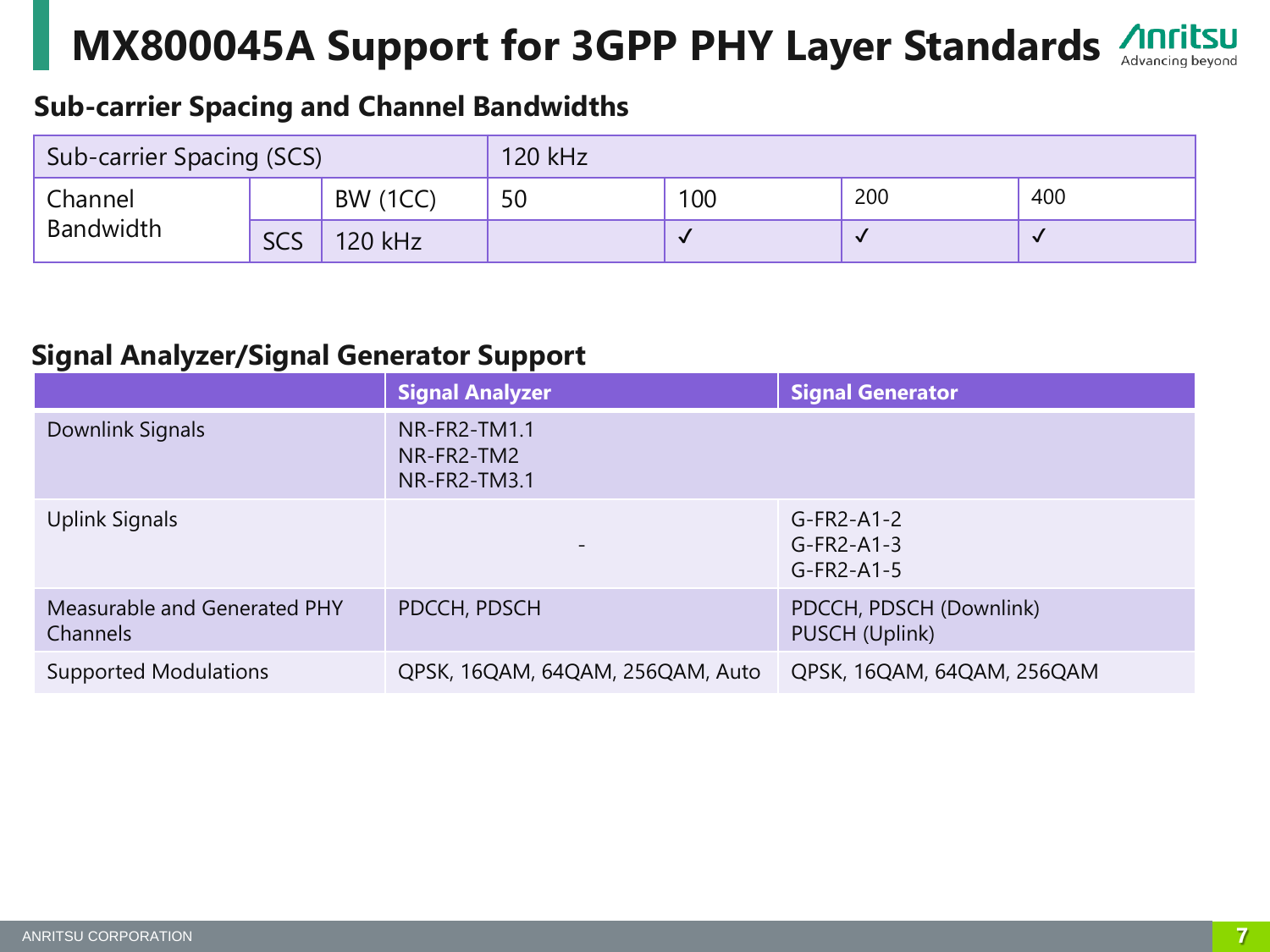# **MX800046A Support for 3GPP PHY Layer Standards**

#### **Sub-carrier Spacing and Channel Bandwidths**

| Sub-carrier Spacing (SCS) |            | 15 kHz, 30 kHz |  |    |     |              |    |    |    |    |                          |                          |                          |                          |     |
|---------------------------|------------|----------------|--|----|-----|--------------|----|----|----|----|--------------------------|--------------------------|--------------------------|--------------------------|-----|
| Channel BW                |            | <b>BW</b>      |  | 10 | 1 F | 20           | 25 | 30 | 40 | 50 | 60                       | 70                       | 80                       | 90                       | 100 |
|                           | <b>SCS</b> | $15$ kHz       |  |    |     | $\checkmark$ |    |    |    |    | $\overline{\phantom{0}}$ | $\overline{\phantom{0}}$ | $\overline{\phantom{0}}$ | $\overline{\phantom{0}}$ |     |
|                           |            | 30 kHz         |  |    |     | <b>V</b>     |    |    |    |    |                          |                          |                          |                          |     |

#### **Signal Analyzer/Signal Generator Support**

|                                          | <b>Signal Analyzer</b>                                                                                                                          | <b>Signal Generator</b>                                                                      |  |  |  |
|------------------------------------------|-------------------------------------------------------------------------------------------------------------------------------------------------|----------------------------------------------------------------------------------------------|--|--|--|
| <b>Downlink Signals</b>                  | <b>NR-FR1-TM1.1</b><br><b>NR-FR1-TM1.2</b><br>NR-FR1-TM2<br>NR-FR1-TM2a<br>NR-FR1-TM3.1<br>NR-FR1-TM3.1a<br><b>NR-FR1-TM3.2</b><br>NR-FR1-TM3.3 |                                                                                              |  |  |  |
| <b>Uplink Signals</b>                    |                                                                                                                                                 | $G-FR1-A1-1$<br>$G-FR1-A1-2$<br>$G-FR1-A1-4$<br>$G-FR1-A1-5$<br>$G-FR1-A1-7$<br>$G-FR1-A1-8$ |  |  |  |
| Measurable and Generated PHY<br>Channels | PDCCH, PDSCH                                                                                                                                    | PDCCH, PDSCH (Downlink)<br>PDSCH (Uplink)                                                    |  |  |  |
| <b>Supported Modulations</b>             | QPSK, 16QAM, 64QAM, 256QAM, Auto                                                                                                                | QPSK, 16QAM, 64QAM, 256QAM                                                                   |  |  |  |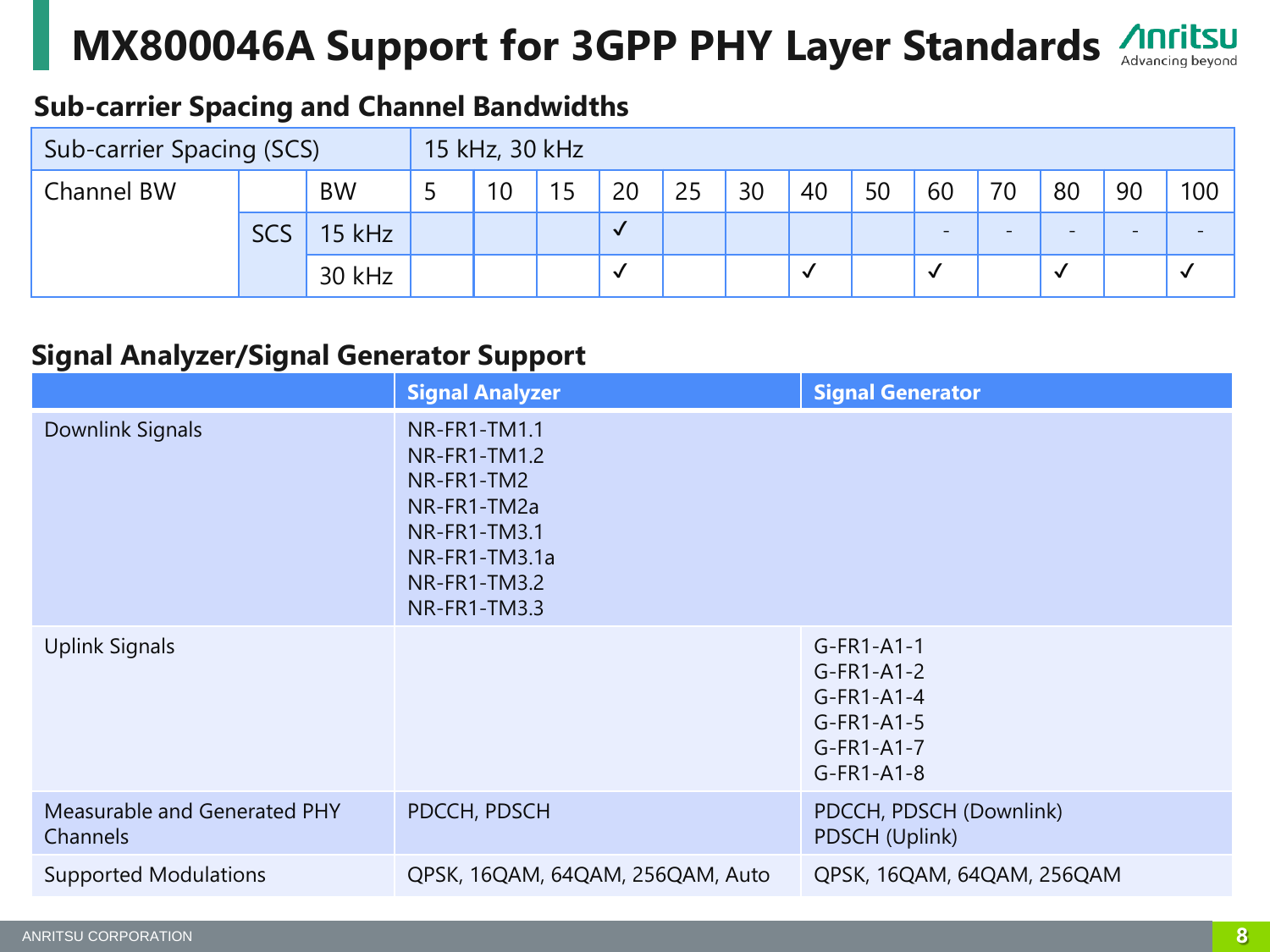### **Key Signal Analyzer Performance**



| <b>Item</b>            | <b>MX80046A</b>       |                                 | <b>MX800045A</b>      |             |                                 |  |
|------------------------|-----------------------|---------------------------------|-----------------------|-------------|---------------------------------|--|
| <b>Frequency Range</b> | 0.4 GHz to 6 GHz      |                                 | 24.25 GHz to 29.5 GHz |             |                                 |  |
| Setting                |                       |                                 | 37 GHz to 43.5 GHz    |             |                                 |  |
| Max. Modulation        | 0.4 GHz to 0.6 GHz:   | 20 MHz                          | 1 GHz                 |             |                                 |  |
| Analysis Bandwidth     | 0.6 GHz to 3.3 GHz:   | 200 MHz                         |                       |             |                                 |  |
|                        | 3.3 GHz to 6 GHz:     | 400 MHz                         |                       |             |                                 |  |
| Level Setting Range    | $-50$ to $+26$ dBm    |                                 | $-70$ to $+10$ dBm    |             |                                 |  |
| Level Accuracy         | 0.4 GHz to 3 GHz      |                                 | 24.25 to 29.5 GHz:    |             | $\pm$ 1.5 dB, $\pm$ 1.0 dB typ. |  |
|                        | Input $\ge$ -20 dBm:  | $\pm$ 1.0 dB, $\pm$ 0.5 dB typ. | 37 GHz to 40 GHz:     |             | $\pm 2.0$ dB, $\pm 1.5$ dB typ. |  |
|                        | Input $\geq -40$ dBm: | $\pm$ 1.0 dB, $\pm$ 0.7 dB typ. | 40 GHz to 43.5 GHz:   |             | $\pm 2.0$ dB, $\pm 1.5$ dB typ. |  |
|                        | 3 GHz to 6 GHz        |                                 |                       |             |                                 |  |
|                        | Input $\geq -40$ dBm: | ±1.0 dB                         |                       |             |                                 |  |
| <b>EVM</b>             | (100 MHz BW, 256QAM)  |                                 | (100 MHz BW, 256QAM)  |             |                                 |  |
|                        | 3.7 GHz:              | 0.91% meas.                     | 28 GHz:               | 1.56% meas. |                                 |  |
|                        | 4.5 GHz:              | 0.96% meas.                     | 39 GHz:               | 2.04% meas. |                                 |  |
|                        | 5 GHz:                | 0.95% meas.                     |                       |             |                                 |  |
| <b>ACLR</b>            | (100 MHz BW, QPSK)    |                                 | (100 MHz BW, QPSK)    |             |                                 |  |
|                        | 3.7 GHz:              | $-50.36$ dBc meas.              | 28 GHz:               |             | $-47.17$ dBc meas.              |  |
|                        | 4.5 GHz:              | $-49.62$ dBc meas.              | 39 GHz:               |             | $-47.04$ dBc meas.              |  |
|                        | 5 GHz:                | $-49.12$ dBc meas.              |                       |             |                                 |  |

(typ.) Not guaranteed performance; indicates value satisfying most products (nom.): Not guaranteed performance; listed as reference when using product (meas.): Not guaranteed performance; typical data for instrument chosen at random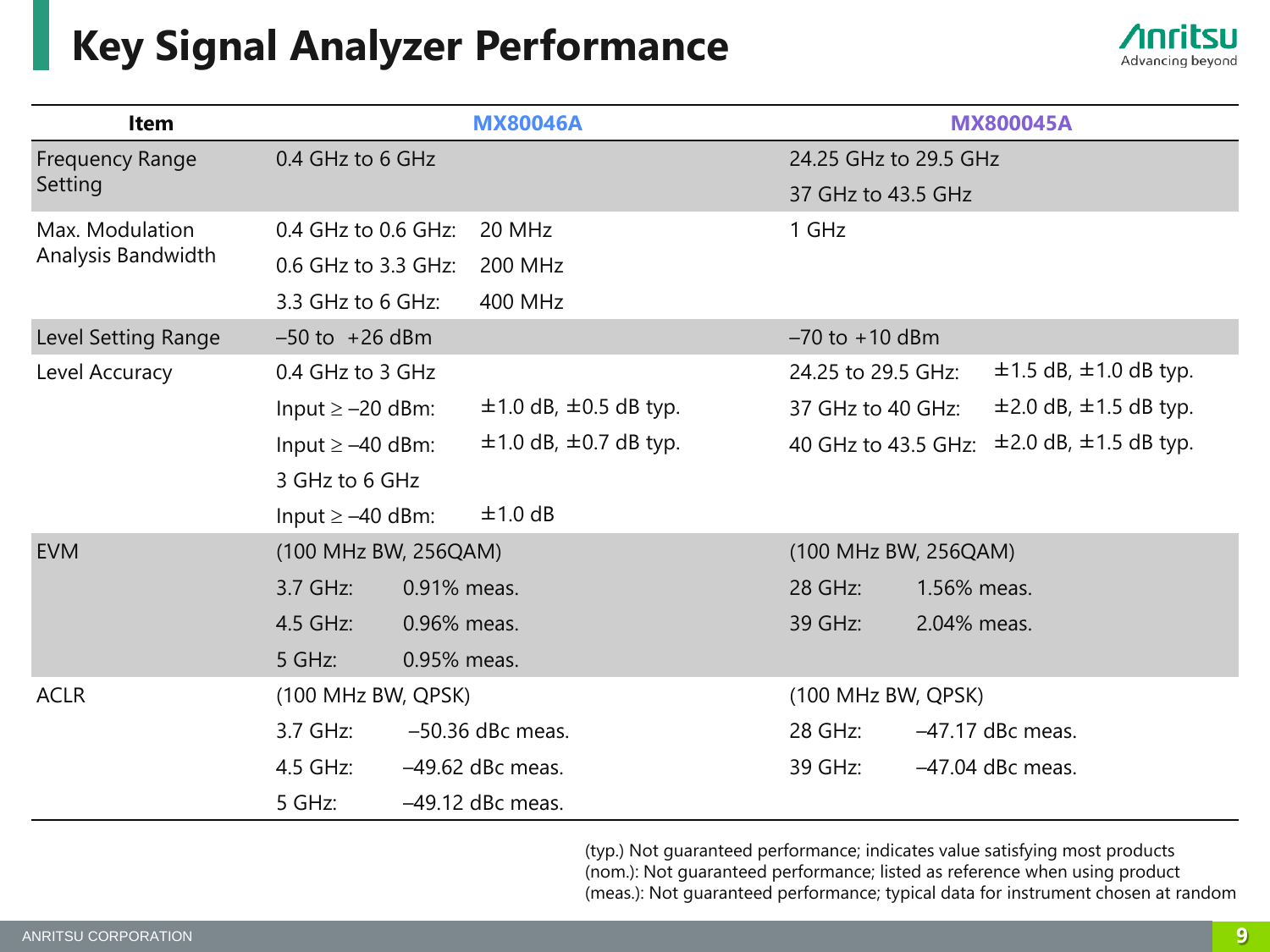### **Key Signal Generator Performance**



| <b>Item</b>                                |                             | <b>MX800046A</b>                                  | <b>MX800045A</b>                            |                                                   |  |
|--------------------------------------------|-----------------------------|---------------------------------------------------|---------------------------------------------|---------------------------------------------------|--|
| Frequency Range Setting   0.4 GHz to 6 GHz |                             |                                                   | 24.25 GHz to 29.5 GHz                       |                                                   |  |
|                                            |                             |                                                   | 37 GHz to 43.5 GHz                          |                                                   |  |
| Max. Modulation                            | $0.4$ GHz to $0.6$ GHz:     | 20 MHz                                            | 1 GHz                                       |                                                   |  |
| <b>Bandwidth</b>                           | 0.6 GHz to 3.3 GHz: 200 MHz |                                                   |                                             |                                                   |  |
|                                            | 3.3 GHz to 6 GHz:           | 400 MHz                                           |                                             |                                                   |  |
| Level Setting Range                        | $-110$ to $-10$ dBm (Main)  |                                                   | $-70$ to $+15$ dBm                          |                                                   |  |
|                                            | $-110$ to 0 dBm (AUX)       |                                                   |                                             |                                                   |  |
| Level Accuracy                             | (Input $\ge$ -100 dBm, CW)  |                                                   | $(-70$ dBm $\leq$ lnput $\leq$ +10 dBm, CW) |                                                   |  |
|                                            |                             | 0.4 GHz to 3 GHz: $\pm$ 1.0 dB, $\pm$ 0.7 dB typ. | 24.25 to 29.5 GHz: $\pm$ 1.5 dB             |                                                   |  |
|                                            | 3 GHz to 6 GHz:             | $±1.0$ dB                                         |                                             | 37 GHz to 40 GHz: $\pm$ 2.0 dB, $\pm$ 1.5 dB typ. |  |
| <b>EVM</b>                                 | (100 MHz BW, 256QAM)        |                                                   | (100 MHz BW, 64QAM)                         |                                                   |  |
|                                            | $3.7$ GHz:                  | 1.00% (Main), 0.95% (AUX) meas.                   | 25 GHz:                                     | 1.14% meas.                                       |  |
|                                            | $4.5$ GHz:                  | 1.04% (Main), 1.03% (AUX) meas.                   | 39 GHz:                                     | 1.92% meas.                                       |  |
|                                            | 5 GHz:                      | 1.06% (Main), 1.02% (AUX) meas.                   |                                             |                                                   |  |
| <b>ACLR</b>                                | (100 MHz BW, QPSK)          |                                                   | (100 MHz BW, QPSK)                          |                                                   |  |
|                                            | 3.7 GHz:                    | $-46.4$ dBc (Main), $-47.28$ dBc (AUX) meas.      | 25 GHz:                                     | -47.9 dBc meas.                                   |  |
|                                            | 4.5 GHz:                    | -44.94 dBc (Main), -45.54 dBc (AUX) meas. 39 GHz: |                                             | $-47.3$ dBc meas.                                 |  |
|                                            | 5 GHz:                      | -45.47 dBc (Main), -45.67 dBc (AUX) meas.         |                                             |                                                   |  |

(typ.) Not guaranteed performance; indicates value satisfying most products (nom.): Not guaranteed performance; listed as reference when using product (meas.): Not guaranteed performance; typical data for instrument chosen at random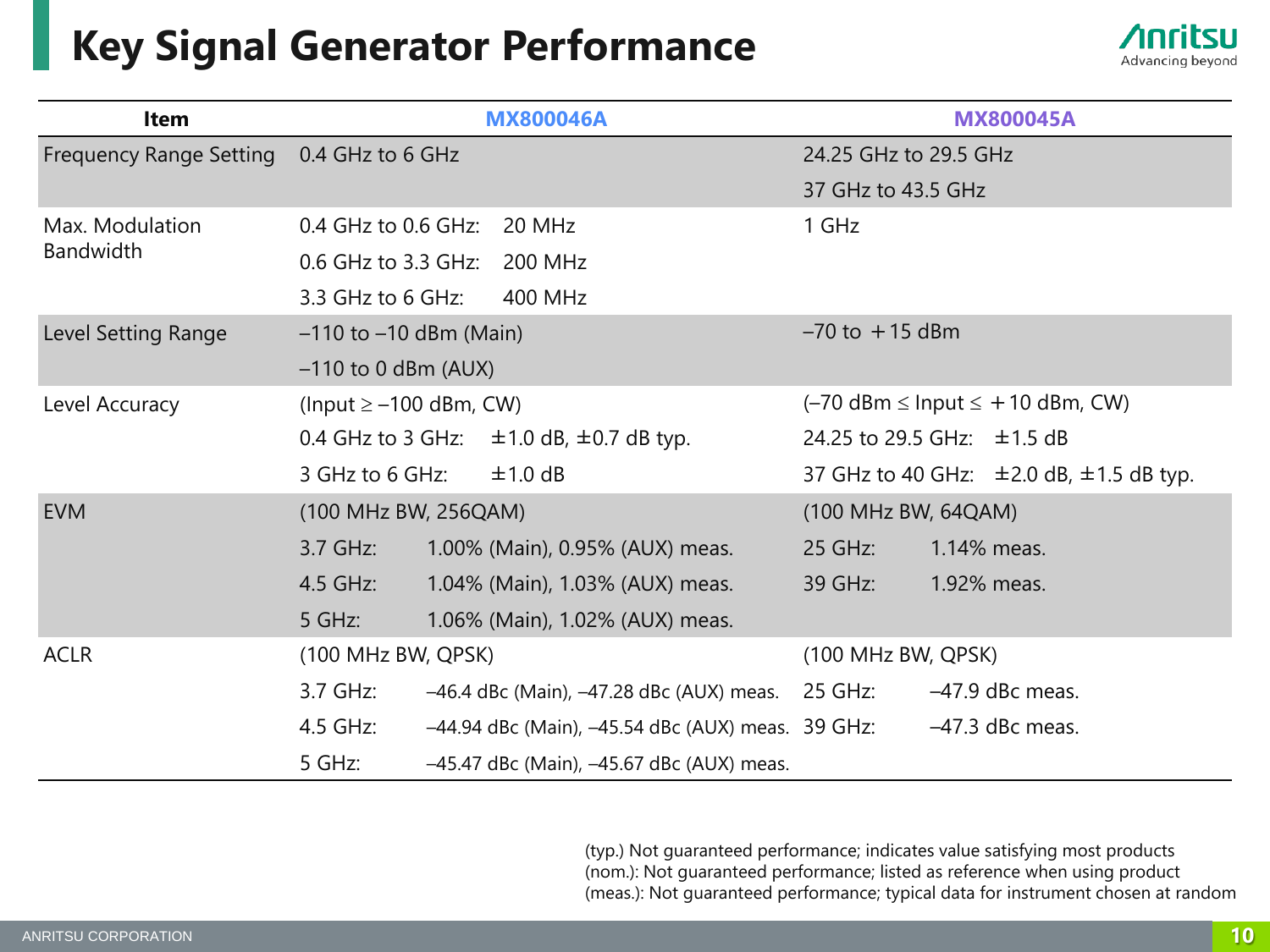### **List of Supported 3GPP Measurements**



#### **Base Station Test Suite for mmWave MX800045A**

|                                  | <b>Signal Analyzer</b>                                                                                                                                                                                                                                                                                                              | <b>Signal Generator</b>                                                       |
|----------------------------------|-------------------------------------------------------------------------------------------------------------------------------------------------------------------------------------------------------------------------------------------------------------------------------------------------------------------------------------|-------------------------------------------------------------------------------|
| Reference Standard               | 3GPP TS 38.141-2 V1.4.0 (2019-12)                                                                                                                                                                                                                                                                                                   |                                                                               |
| Supported<br><b>Measurements</b> | 6. Radiated transmitter characteristics<br>- 6.2 Radiated transmit power<br>- 6.3 OTA base station output power<br>- 6.4 OTA output power dynamics<br>- 6.6.2 OTA frequency error<br>- 6.6.3 OTA modulation quality<br>- 6.6.4 OTA time alignment error<br>- 6.7.2 OTA occupied bandwidth<br>$-6.7.3$ OTA ACLR<br>$-6.7.4$ OTA OBUE | 7. Radiated receiver characteristics<br>- 7.3 OTA Reference sensitivity level |

#### **Base Station Test Suite for Sub-6 GHz MX800046A**

|                                  | <b>Signal Analyzer</b>                                                                                                                                                                                                                                                            | <b>Signal Generator</b>                                          |
|----------------------------------|-----------------------------------------------------------------------------------------------------------------------------------------------------------------------------------------------------------------------------------------------------------------------------------|------------------------------------------------------------------|
| Reference Standard               | 3GPP TS 38.141-2 V1.4.0 (2019-12)                                                                                                                                                                                                                                                 |                                                                  |
| Supported<br><b>Measurements</b> | 6. Transmitter characteristics<br>- 6.2 BS output power<br>- 6.3.3 Total power dynamic range<br>- 6.5.2 Frequency error<br>- 6.5.3 Modulation quality<br>- 6.5.4 Time alignment error<br>- 6.6.2 Occupied bandwidth<br>$-6.6.3$ ACLR<br>- 6.6.4 Operating band unwanted emissions | 7. Receiver characteristics<br>- 7.2 Reference sensitivity level |